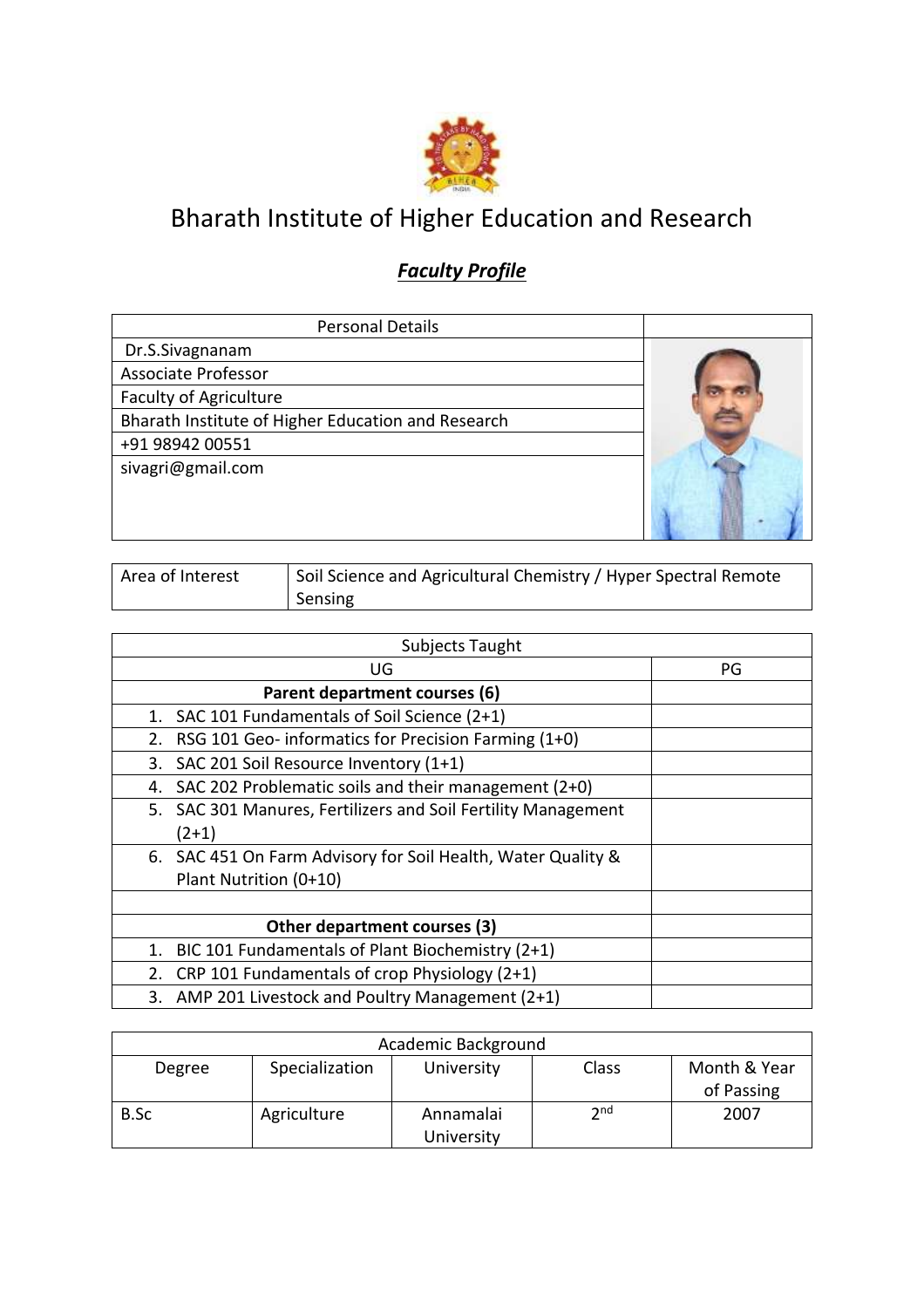| M.Sc | Soil Science and<br>Agricultural<br>Chemistry | Annamalai<br>University | 1 <sub>nd</sub> | 2009 |
|------|-----------------------------------------------|-------------------------|-----------------|------|
| Ph.D | Soil Science and                              | Tamil Nadu              | 2 <sub>nd</sub> | 2017 |
|      | Agricultural                                  | Agricultural            |                 |      |
|      | Chemistry                                     | University              |                 |      |

|                           | Work Experience as on Oct-2020 |                  |                 |            |                      |                |                           |  |
|---------------------------|--------------------------------|------------------|-----------------|------------|----------------------|----------------|---------------------------|--|
| Name of the               |                                | Position         |                 | From       |                      | To             |                           |  |
| Institution/Company       |                                |                  |                 |            |                      |                |                           |  |
| ARM, TNAU                 |                                | <b>SRF</b>       |                 | 04.12.2009 |                      | 12.07.2010     |                           |  |
| DNRM, TNAU                |                                | <b>SRF</b>       |                 |            | 23.07.2010           |                | 13.08.2012                |  |
| TNAU                      |                                | <b>SRF</b>       |                 |            | 05.12.2016           | 11.12.2017     |                           |  |
| <b>KVK, TNAU</b>          |                                | TА               |                 | 28.02.2018 |                      | 16.05.2018     |                           |  |
| Kalasalingam              |                                | Asst. professor  |                 | 05.12.2018 |                      | 24.10.2019     |                           |  |
| University                |                                |                  |                 |            |                      |                |                           |  |
| <b>Bharath University</b> |                                | Assot. Professor |                 | 25.10.2019 |                      | -Till date-    |                           |  |
| Total                     | 5 years                        | Teaching         | $\mathcal{P}$   | Research   | 3years               | Administration | <years.< td=""></years.<> |  |
| experience                | 9                              |                  | years           |            | 10 <sub>months</sub> |                |                           |  |
|                           | months                         |                  | s <sub>11</sub> |            | 28days               |                |                           |  |
|                           | 24days                         |                  | days            |            |                      |                |                           |  |

|                          |                         | <b>Research Publications</b> |                        |                                           |
|--------------------------|-------------------------|------------------------------|------------------------|-------------------------------------------|
| International<br>Journal | <b>National Journal</b> | International<br>Conference  | National<br>Conference | Total<br>Number of<br><b>Publications</b> |
|                          |                         |                              |                        | 16                                        |

|              | Recent Publications(Journals) - Chronological order                                      |
|--------------|------------------------------------------------------------------------------------------|
| Sl.No        | Details                                                                                  |
| $\mathbf{1}$ | Sellamuthu, K.M. R.Santhi, S.Sivagnanam, K. Rathika, J.Sekar, Pradip Dey and             |
|              | A. Subba Rao. (2019). Studies on Correlation Coefficient of Nutrient Indies with         |
|              | Biometric Observation and Nutrient Status on Rice at Different Stages. Proceeding        |
|              | of the national seminar. J. Indian Society of Soil Science,                              |
| 2            | Abirami. M, Aleena Varghese, V. Archana Devi, G. Divakar, B. Shalini shree and           |
|              | <b>S.Sivagnanam.</b> (2019). Effect of magnetic irrigation water in agriculture. Current |
|              | Trends and Challenges in Sustainable Agriculture. Proceeding of the national             |
|              | seminar. Ramakrishna mission Vivekananda Educational and Research Institute,             |
|              | CBE. Vol. 1, pp (247-251)                                                                |
| 3            | Sivagnanam., S. R. Jagadeeswaran, B. Gokila, S. Mani and V.P. Duraisami.                 |
|              | (2019). Studies on correlation coefficient of nutrients with biometric observation       |
|              | and nutrients status on rice at different stages. Current Trends and Challenges in       |
|              | Sustainable Agriculture. Proceeding of the national seminar. Ramakrishna mission         |
|              | Vivekananda Educational and Research Institute, CBE. Vol. 1, pp (220-224)                |
| 4            | R.Santhi, P.Staline, K. Arulmozhiselvan, K. Rathika, S.Sivagnanam, J.Sekar,              |
|              | Y.Muralidharudu, Pradip Dey and A. Subba Rao. (2018). Soil Fertility Appraisal for       |
|              | Villupuram District of Tamil Nadu using GPS and GIS Techniques. J. Indian                |
|              | Society of Soil Science, Vol. 66, No.2. pp (158-165).                                    |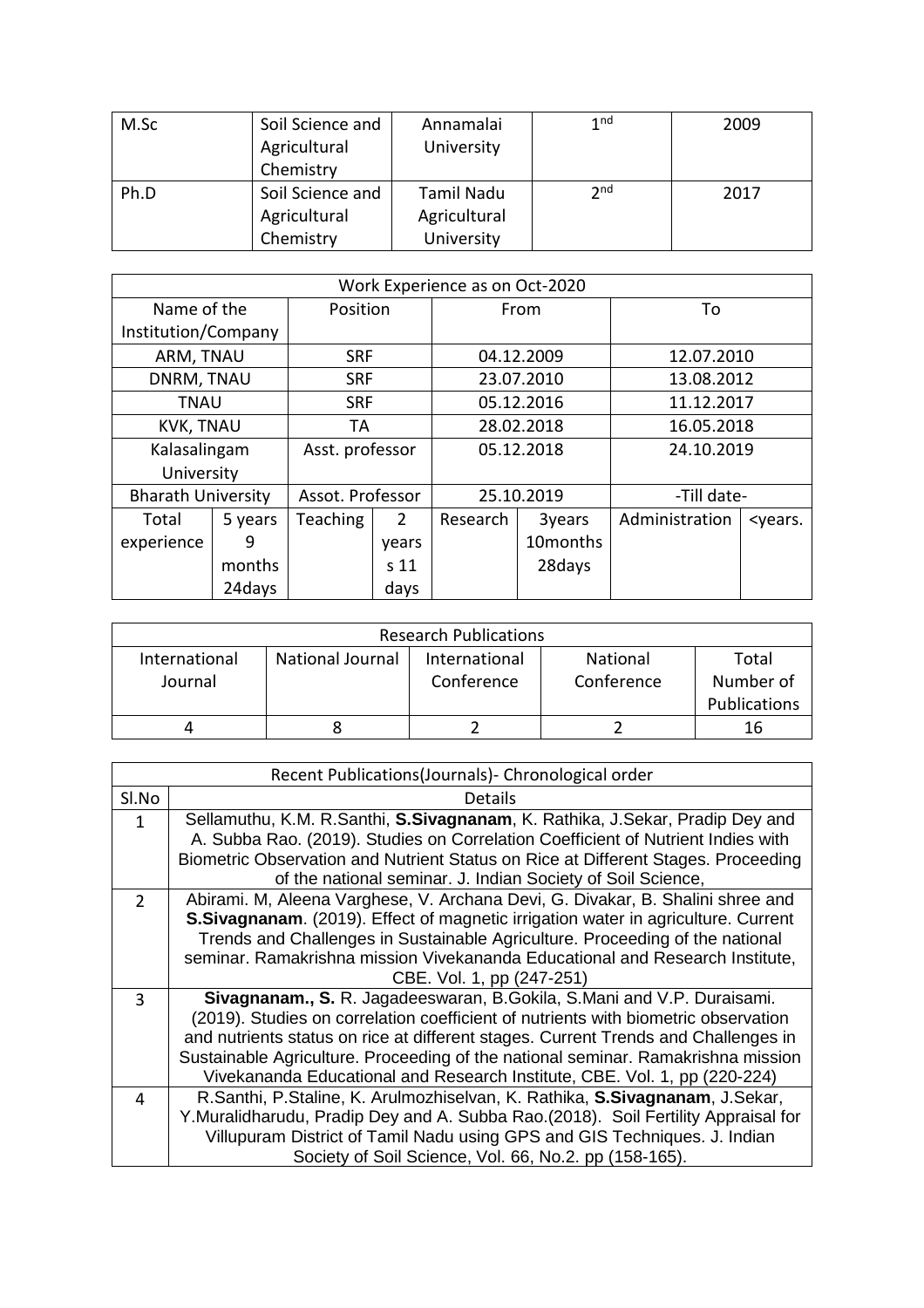| 5              | Sivagnanam., S, K. Arivazhagan, V. Arunkumar and S. Natarajan. (2015). Effect<br>of timing and graded levels of nitrogen and potassium in SRI cultivation, Journal of |
|----------------|-----------------------------------------------------------------------------------------------------------------------------------------------------------------------|
|                | <b>Applied and Natural Science</b>                                                                                                                                    |
| 6              | Sivagnanam., S. V.P. Duraisami and R. Jagadeeswaran, (2015). Effect of                                                                                                |
|                | Nitrogen on Nitrogen content, Pigment, Growth and Spectral Reflectance of Rice.<br>Trends in Biosciences.                                                             |
| $\overline{7}$ | Gokila.B, P. Saravanapandian and S. Sivagnanam. (2017). Evaluation of                                                                                                 |
|                | micronutrient status of sandy clay loam as influenced by sulphur fertilization on                                                                                     |
|                | blackgram, Journal of Applied and Natural Science                                                                                                                     |
| 8              | Gokila.B, S Sivagnanam, P Saravanapandian and K Baskar, (2017). Sorption and                                                                                          |
|                | desorption behavior of sulphur in soils of Tamil Nadu, India. International Journal<br>of Chemical studies.                                                           |
| 9              | Gokila.B, S.Sivagnanam, G.Mariappan3 and K.Baskar.(2017) Efficacy of sulphur                                                                                          |
|                | on growth, yield and quality of blackgram in Typic Haplustert and Typic Rhodustalf                                                                                    |
|                | in soils of Tamil Nadu. AGRICULTURE UPDATE, Hind Agricultural Society, volume-                                                                                        |
|                | VIII, special 2017.                                                                                                                                                   |
| 10             | Sivagnanam, S. V.P. Duraisami and R. Jagadeeswaran, (2015). Reflectance                                                                                               |
|                | measuremen of leaf nitrogen content and chlorophyll in rice crop using red edge                                                                                       |
|                | indices and regression, Annals of plant and soil research 17                                                                                                          |
| 11             | Maragatham., S. R. Santhi, K. Radhika, S. Sivagnanam, R. Rajeswari, S.                                                                                                |
|                | Hemalatha, A.Kanimozhi, Pradip Dey and A. Subba Rao, (2014). An Appraisal of                                                                                          |
|                | Available Nutrient Status and Soil Fertility Mapping for Salem District of Tamil                                                                                      |
|                | Nadu. Madras Agric. J.,                                                                                                                                               |
| 12             | Sivagnanam, S, R.Singaravel and K.Coumaravel, (2011). Effect of different                                                                                             |
|                | regimes of inorganic and organic manure on the soil properties and yield of                                                                                           |
|                | groundnut in costal sandy soil. An Asian Journal of Soil Science.                                                                                                     |
|                | Recent Publications(Conferences) - Chronological order                                                                                                                |
| Sl.No          | <b>Details</b>                                                                                                                                                        |
| $\mathbf{1}$   | 2 <sup>nd</sup> AGSC - 2014 : Sustainable Agriculture to FUEL (Feed, Unite, Educate & Lead) the Future                                                                |
| $\overline{2}$ | 2nd International Conference on " Bioenergy, Environment and Sustainable                                                                                              |
|                | Technologies".                                                                                                                                                        |
| 3              | National conference on "Reinvigorating Agricultural Innovations for Farmers                                                                                           |
|                | Empowerment and Development (RAINFED)- 2015".                                                                                                                         |
| 4              | 3rd AGSC: Impact of Climate Risks on Agricultural and Horticultural Productivity                                                                                      |

| Memberships in Professional Bodies |                                               |  |  |
|------------------------------------|-----------------------------------------------|--|--|
| Sl.No                              | Name of the Professional Body                 |  |  |
|                                    | Journal of the Indian Society of Soil Science |  |  |
|                                    | Journal of Soil Science and Plant Nutrition   |  |  |
|                                    |                                               |  |  |

| <b>Training Programmes Attended</b> |                                                                                    |  |  |  |
|-------------------------------------|------------------------------------------------------------------------------------|--|--|--|
| SI.No                               | Details in Chronological order                                                     |  |  |  |
| 1                                   | 3rd AGSC : Impact of Climate Risks on Agricultural and Horticultural Productivity, |  |  |  |
|                                     | World Bank-TN-IAMWARM                                                              |  |  |  |
| $\overline{2}$                      | Production and Post Harvest technology of Carnation, NAIP Project: KVK, UPASI,     |  |  |  |
|                                     | Coonoor, The NIlgiris.                                                             |  |  |  |
| 3                                   | Precise Crop Production by Nutriseed Pack Technique, Dept. of SS&AC, NRM,          |  |  |  |
|                                     | TNAU, $CBE - 003$                                                                  |  |  |  |